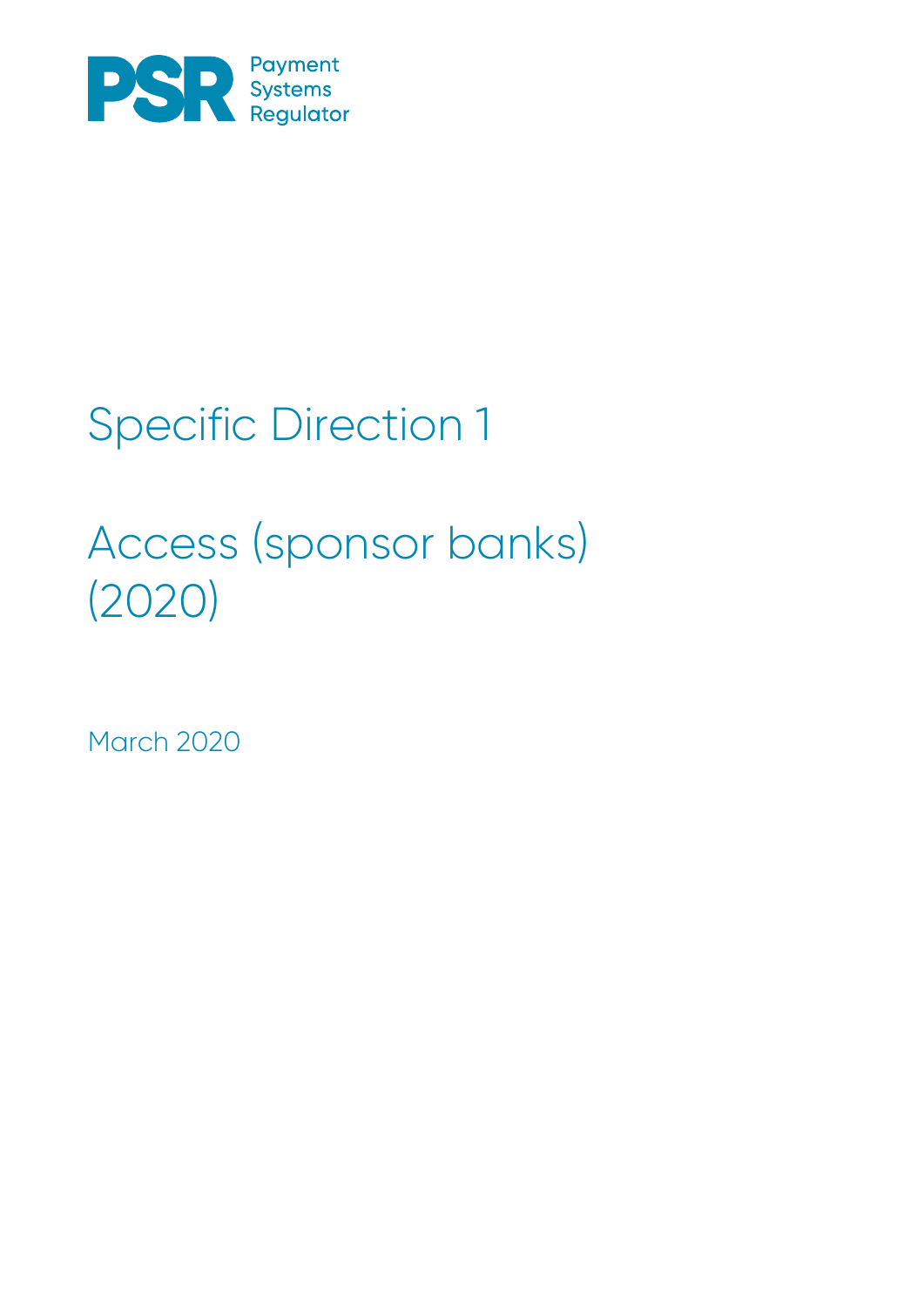# Specific Direction 1: Access (sponsor banks) (2020)

#### **1 Recitals**

#### **Whereas:**

- **1.1** The PSR gave Specific Direction 1 under the Financial Services (Banking Reform) Act 2013 (FSBRA). It came into force on 30 June 2015.
- **1.2** The PSR has reviewed Specific Direction 1 and, following consultation, has decided that:
	- it should also apply to all indirect access providers offering sponsor bank services
	- all sponsor bank service providers must publish certain information relating to access offerings and applications for access
	- all sponsor bank service providers must provide certain information to applicants
	- it should include a sunset clause of three years
- **1.3** The PSR has decided to give a new Specific Direction 1, replacing the Specific Direction 1 we gave in 2015.

#### **2 Powers exercised and purpose**

- **2.1** The PSR gives this Specific Direction in accordance with sections 54(1) and (3) of FSBRA.
- **2.2** The PSR has had regard in particular to sections 49 to 53 of FSBRA (General duties of the Regulator).

### **Direction**

**NOW the PSR gives the following Specific Direction:**

### **3 Access direction on sponsor banks and sponsor bank services**

**3.1** A sponsor bank must publish clear and up-to-date information about its sponsor bank services, where it allows PSPs to access and use any regulated interbank payment system.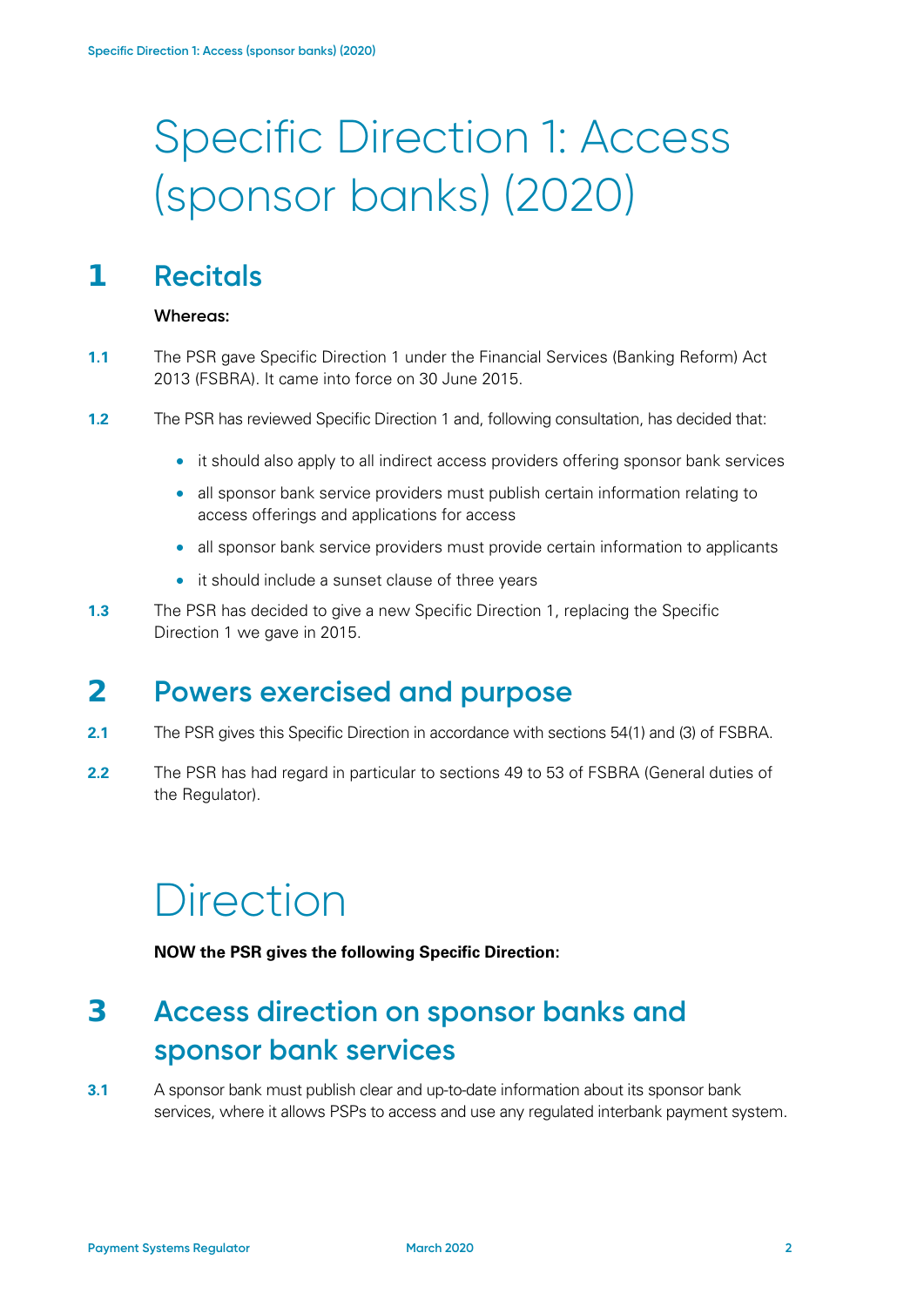- **3.2** The information must include at least the following, in a clear, comprehensive and easily accessible form:
	- a. the sponsor bank's corporate name, its registered office address, and contact details of an appropriate named person for its sponsor bank services
	- b. a description of the sponsor bank services offered, including the regulated payment systems they relate to
	- c. details of any eligibility criteria that a PSP may have to meet to obtain sponsor bank services
- **3.3** The sponsor bank must, at the least, publish this information in a prominent, easily accessible position on any relevant website that it operates or controls.
- **3.4** A sponsor bank must, as soon as possible after having received an application for access, confirm receipt of the application.
- **3.5** 'Receipt of an application' means that the sponsor bank has received written communication from an access seeker requesting access to services which meet the definition of sponsor bank services. The applicant must have made a reasonable attempt to address the sponsor bank's access requirements as far it can, acting in good faith.
- **3.6** Where the sponsor bank is in receipt of an application, it will:
	- 1. tell the applicant about any issues with the application as soon as possible, and take reasonable steps to help the applicant remedy the issues
	- 2. as soon as possible, give the applicant a written indicative timeline for the application process to be completed
- **3.7** The timeline must explain:
	- the key stages in the application process
	- the number of weeks each stage is expected to take
	- any dependencies that could affect the progress of the application
	- the information that will be required from the applicant
	- which stage information will be considered at
	- which decision committees or nominated persons will consider the application
- **3.8** The sponsor bank must update the timeline throughout the application process. It must give the updated version of the timeline to the applicant as soon as possible following any changes.

#### **4 Application**

This specific direction applies to sponsor banks providing sponsor bank services.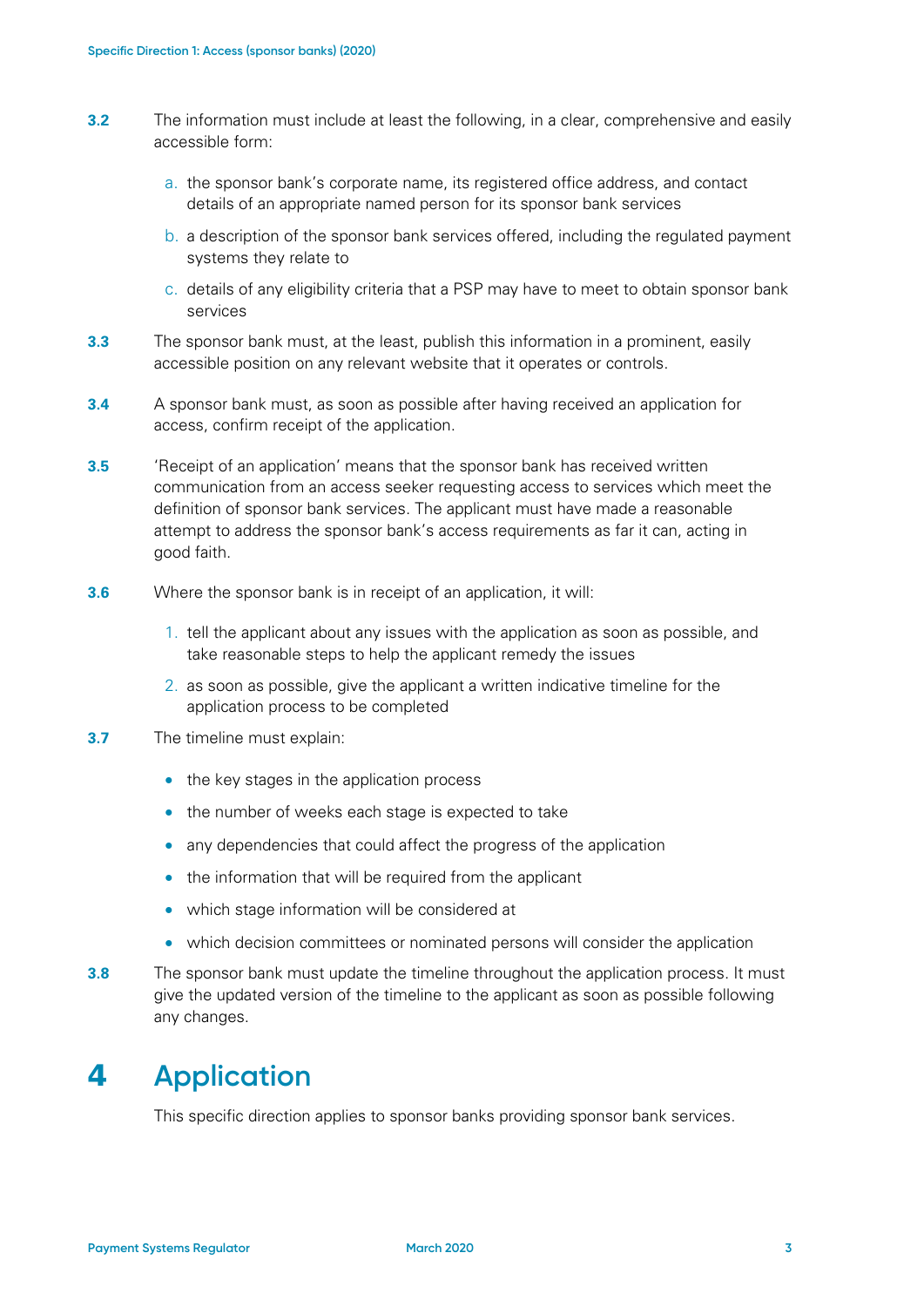#### **5 Revocation of 'day one' Specific Direction 1**

Our original Specific Direction 1, which we gave in 2015, is revoked.

#### **6 Commencement and duration**

This specific direction comes into force on 5 May 2020 and will expire on 4 May 2023.

#### **7 Citation**

This specific direction may be cited as Specific Direction 1: Access (sponsor banks) (2020).

#### **8 Interpretation**

- **8.1** The headings and titles used in the specific direction are for convenience and have no legal effect.
- **8.2** The Interpretation Act 1978 applies to this specific direction as if it were an Act of Parliament, except where words and expressions are expressly defined.
- **8.3** References to any statute or statutory provisions must be construed as references to that statute or statutory provision as amended, re-enacted or modified, whether by statute or otherwise.
- **8.4** In this specific direction, the word 'including' shall mean including without limitation or prejudice to the generality of any description, definition, term or phrase preceding that word, and the word 'include' and its derivatives shall be construed accordingly.
- **8.5** In this specific direction, the following definitions and abbrevations apply:

| agency indirect access        | a subset of indirect access where an indirect PSP<br>utileses their own unique sort code in making and<br>receiving transactions                                                                                                          |
|-------------------------------|-------------------------------------------------------------------------------------------------------------------------------------------------------------------------------------------------------------------------------------------|
| non-agency indirect<br>access | a subset of indirect access where an indirect PSP<br>does not utilise their own unique sort code in making<br>and receiving payments. This includes all accounts<br>that a PSP uses to make transactions on behalf of<br>their customers. |
| PSP                           | payment service provider as defined in section 42(5)<br>of FSBRA                                                                                                                                                                          |
| PSR                           | the Payment Systems Regulator, the body corporate<br>established under Part 5 of FSBRA                                                                                                                                                    |
|                               | references to 'we', 'us' and 'our' mean the Payment<br>Systems Regulator                                                                                                                                                                  |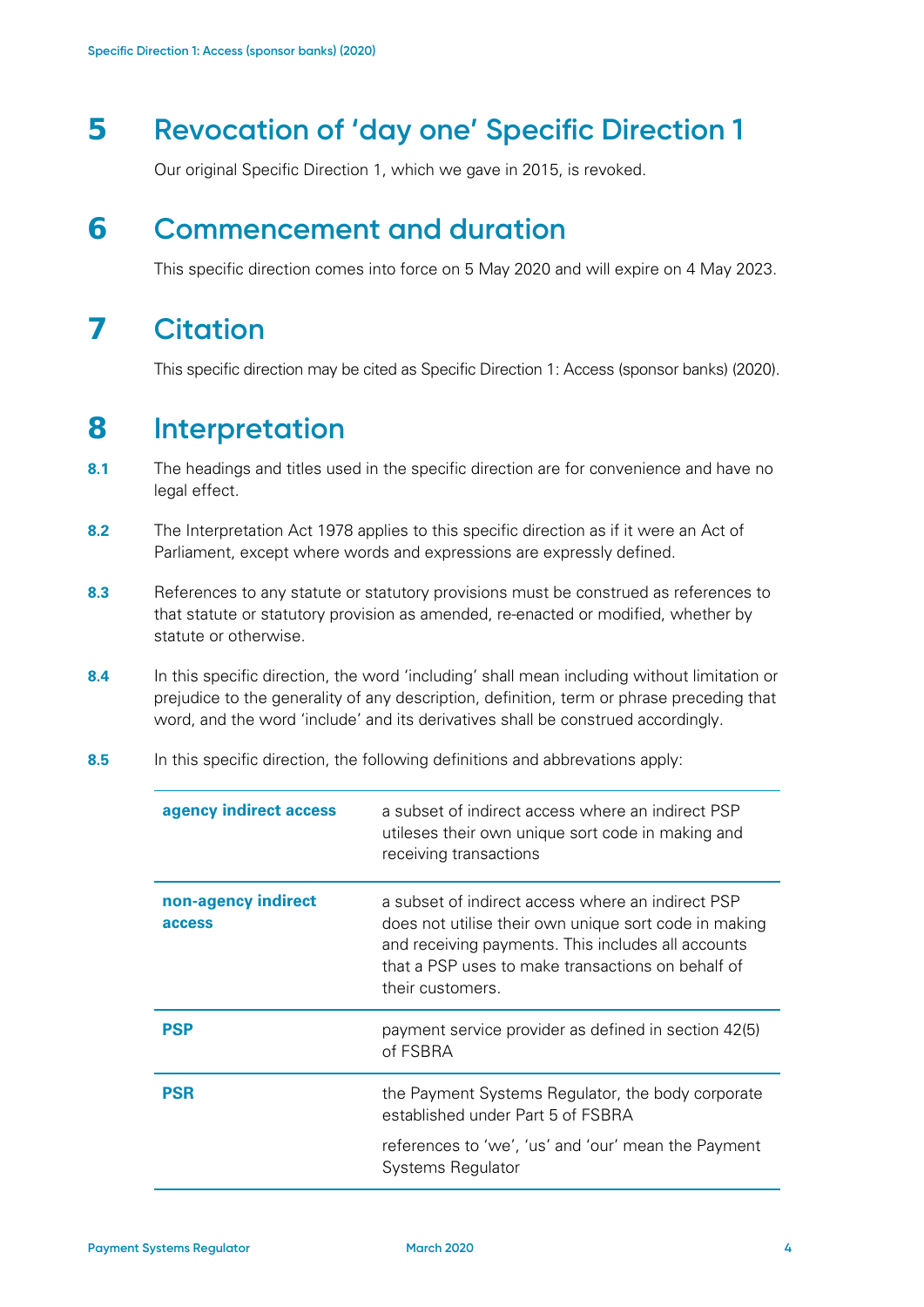| regulated interbank<br>payment system | an interbank payment system designated by the<br>Treasury under section 43 of FSBRA                                                    |
|---------------------------------------|----------------------------------------------------------------------------------------------------------------------------------------|
| sponsor bank                          | either:                                                                                                                                |
|                                       | • a PSP which provides agency indirect access, or                                                                                      |
|                                       | the controlling entity of a banking group, where<br>$\bullet$<br>at least one PSP within that group provides<br>agency indirect access |
| sponsor bank services                 | provision of all indirect access services, including<br>agency indirect access and, where provided, non-<br>agency indirect access     |

| <b>Chris Hemsley</b>      |
|---------------------------|
| <b>Managing Director</b>  |
| Payment Systems Regulator |
|                           |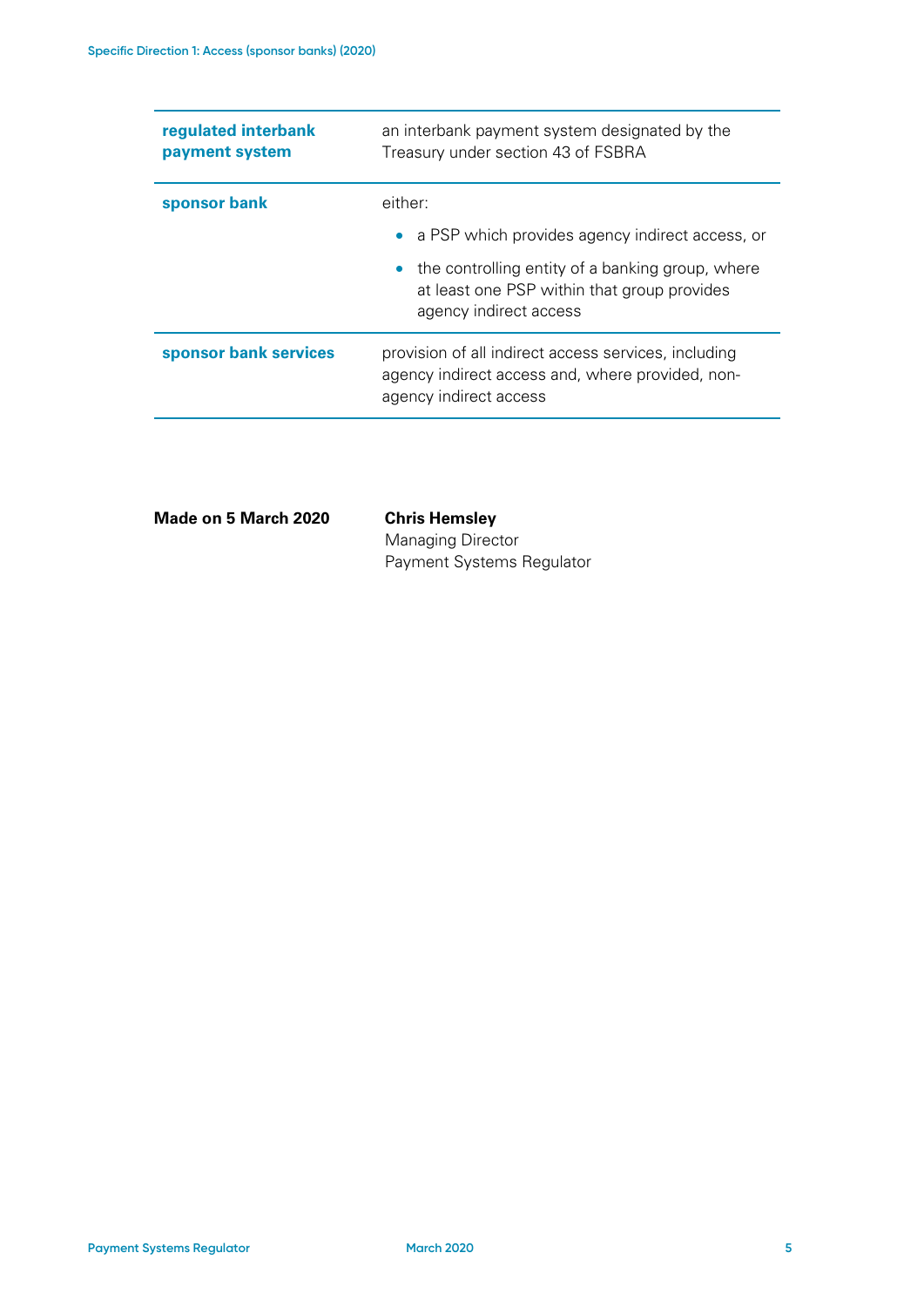## Explanatory notes

- **1.** The definition of sponsor bank services includes services provided to PSPs by a sponsor bank for multiple purposes. This includes services enabling the transfer of funds using a regulated interbank payment system to persons who are not participants in the system – for example, a bank account provided to a PSP which it uses to transfer money on behalf of its clients.
- **2.** This direction applies to all indirect access services provided by banks that provide sponsor bank services. For example, if agency indirect access is provided via one entity within a banking group and non-agency indirect access via another entity in the same group, both types of indirect access are caught within the definition of sponsor bank services.
- **3.** In addition, the parent entity of the banking group will be regarded as the sponsor bank. The obligation to report under SD1 falls on this entity.
- **4.** For clarification, indirect access excludes services provided to PSPs that are only for the purpose of transferring funds on their own behalf.
- **5.** Examples of such excluded services are:
	- services to firms such as utilities or retailers that are used purely for corporate transactions, such as receiving payments from customers and paying staff and suppliers
	- services to PSPs that have a corporate relationship with a bank solely for transactions such as paying staff and suppliers (that is, services on their own behalf), and not for the purpose of transferring funds on behalf of customers
- **6.** Paragraph 3.2(b) of this direction requires the provision of information about sponsor bank services in respect of access to, and use of, any regulated interbank payment system. The required information includes, but is not limited to, the following:
	- A description of the terms and conditions for the provision of a bank account to be used to settle payments sent and received on behalf of the PSP's customers.
	- A list and description of the regulated payment systems that the sponsor bank offers indirect access to, and the services of each system that PSPs can access. This includes a description of the connectivity options for sending and receiving payment instructions.
	- A description of the services offered. This includes services for unique sort codes and the transfer of unique sort codes between sponsor banks, and a list of the specific regulated payment systems this applies to.
	- A description of any other services the sponsor bank views as being part of its wider sponsor bank service offering (for example, access to a branch network, or payment message transformation services).
	- A high-level description of the types of transaction fees and other charges a PSP can expect to pay, and the key elements of those fees and charges.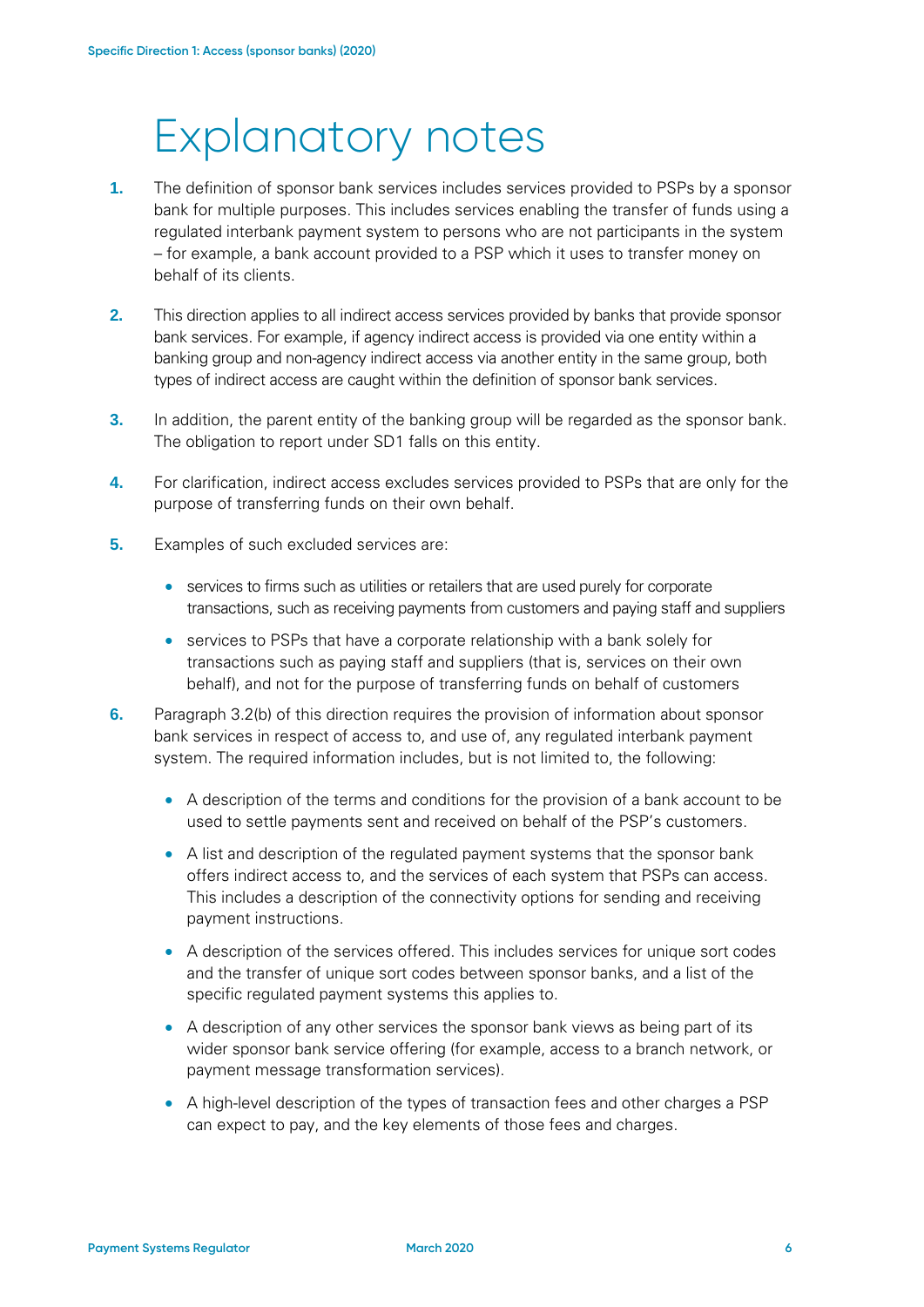- **7.** This direction does not require a sponsor bank to disclose specific price points or price ranges that it charges customers, or other information which it reasonably considers to be commercially sensitive. The eligibility criteria that the sponsor bank must provide information about under paragraph 3.2(c) include, but are not limited to, the following:
	- factors the sponsor bank takes into consideration in deciding whether to accept a PSP as a customer (for example, assessment of creditworthiness, strategic risk or expected volume)
	- criteria a PSP must satisfy to qualify for agency indirect access or non-agency indirect access (for example, anti-money laundering procedures, regulatory status or compliance with payment system rules, or for host-to-host connections, the systems testing and security standards that must be met)
	- any timeline provided pursuant to 3.6(2) may take account of the process set out in 3.6(1) where relevant, and any uncertainties that may give rise to

# Status of Directions and explanatory notes

Directions give rise to binding obligations. Breaching a direction is a compliance failure which makes a party liable to regulatory sanction.

Explanatory notes may be used, among other things, to explain provisions and requirements (such as General Directions) and/or to indicate how to approach compliance.